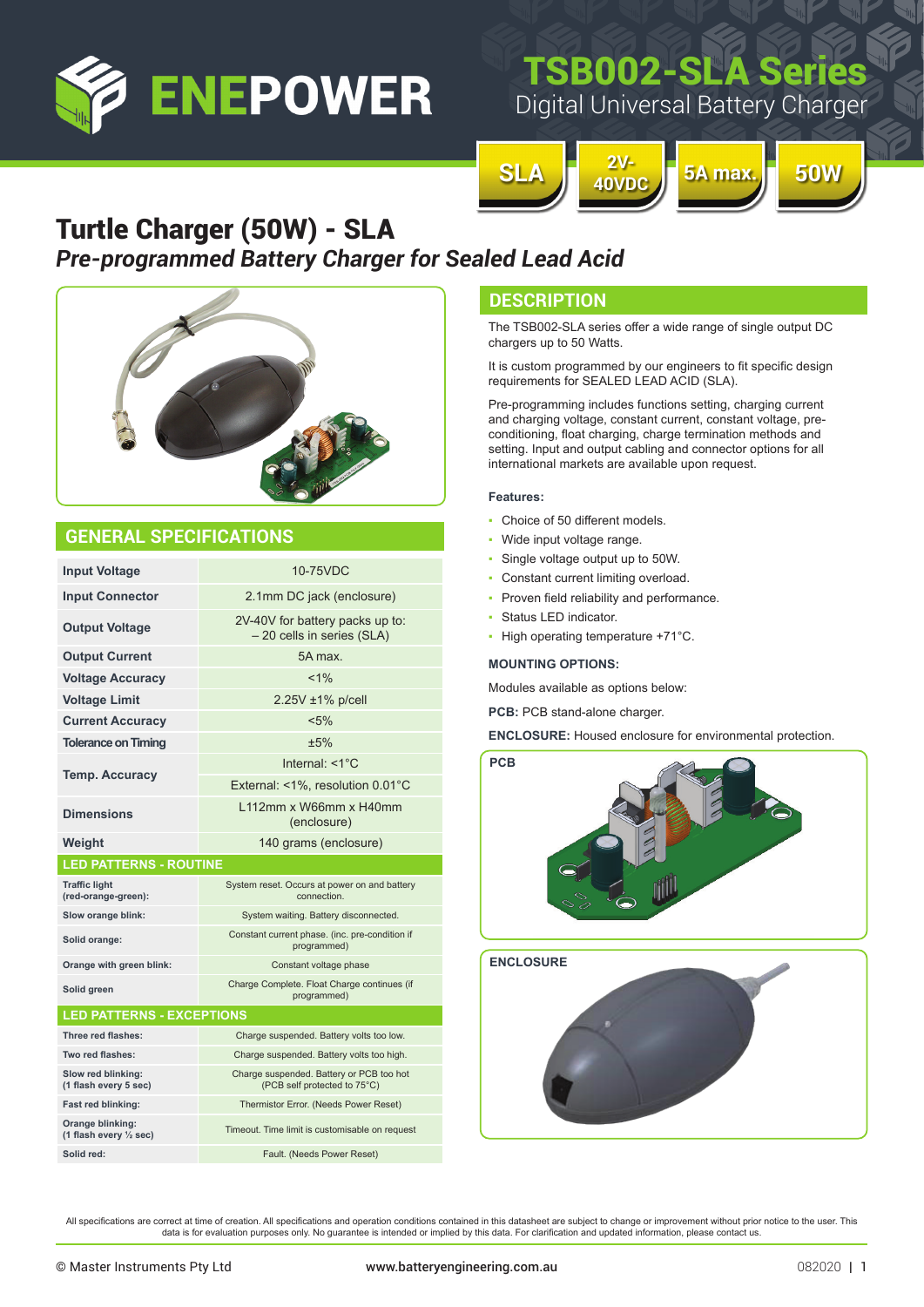

# TSB002-SLA Series Digital Universal Battery Charger

### **PART NUMBER SELECTION KEY**



\*Termination of choice available.

| <b>SELECTION TABLE</b> |                  |                             |                      |                       |                              |
|------------------------|------------------|-----------------------------|----------------------|-----------------------|------------------------------|
| <b>Part Number</b>     | <b>Chemistry</b> | <b>Battery Pack Voltage</b> | <b>Input Voltage</b> | <b>Output Current</b> | <b>Mounting Option</b>       |
| <b>TSB002-SLA01S5</b>  | Sealed Lead Acid | 2VDC (1 cell)               | 10-75VDC             | 5A max.(11.25W)       |                              |
| <b>TSB002-SLA01S4</b>  | Sealed Lead Acid | 2VDC (1 cell)               | 10-75VDC             | 4A (9W)               |                              |
| <b>TSB002-SLA01S3</b>  | Sealed Lead Acid | 2VDC (1 cell)               | 10-75VDC             | 3A (6.75W)            |                              |
| <b>TSB002-SLA01S2</b>  | Sealed Lead Acid | 2VDC (1 cell)               | 10-75VDC             | 2A (4.5W)             |                              |
| <b>TSB002-SLA01S1</b>  | Sealed Lead Acid | 2VDC (1 cell)               | 10-75VDC             | 1A (2.25W)            |                              |
| <b>TSB002-SLA02S5</b>  | Sealed Lead Acid | 4VDC (2 cells)              | 10-75VDC             | 5A max.(22.5W)        |                              |
| <b>TSB002-SLA02S4</b>  | Sealed Lead Acid | 4VDC (2 cells)              | 10-75VDC             | 4A (18W)              |                              |
| <b>TSB002-SLA02S3</b>  | Sealed Lead Acid | 4VDC (2 cells)              | 10-75VDC             | 3A (13.5W)            |                              |
| <b>TSB002-SLA02S2</b>  | Sealed Lead Acid | 4VDC (2 cells)              | 10-75VDC             | 2A (9W)               |                              |
| <b>TSB002-SLA02S1</b>  | Sealed Lead Acid | 4VDC (2 cells)              | 10-75VDC             | 1A (4.5W)             |                              |
| <b>TSB002-SLA03S5</b>  | Sealed Lead Acid | 6VDC (3 cells)              | 10-75VDC             | 5A max.(33.75W)       |                              |
| <b>TSB002-SLA03S4</b>  | Sealed Lead Acid | 6VDC (3 cells)              | 10-75VDC             | 4A (27W)              | Select from options<br>above |
| <b>TSB002-SLA03S3</b>  | Sealed Lead Acid | 6VDC (3 cells)              | 10-75VDC             | 3A (20.25W)           |                              |
| <b>TSB002-SLA03S2</b>  | Sealed Lead Acid | 6VDC (3 cells)              | 10-75VDC             | 2A (13.5W)            |                              |
| <b>TSB002-SLA03S1</b>  | Sealed Lead Acid | 6VDC (3 cells)              | 10-75VDC             | 1A (6.75W)            |                              |
| <b>TSB002-SLA04S5</b>  | Sealed Lead Acid | 8VDC (4 cells)              | 10-75VDC             | 5A max.(45W)          |                              |
| <b>TSB002-SLA04S4</b>  | Sealed Lead Acid | 8VDC (4 cells)              | 10-75VDC             | 4A (36W)              |                              |
| <b>TSB002-SLA04S3</b>  | Sealed Lead Acid | 8VDC (4 cells)              | 10-75VDC             | 3A (27W)              |                              |
| <b>TSB002-SLA04S2</b>  | Sealed Lead Acid | 8VDC (4 cells)              | 10-75VDC             | 2A (18W)              |                              |
| <b>TSB002-SLA04S1</b>  | Sealed Lead Acid | 8VDC (4 cells)              | 10-75VDC             | 1A (9W)               |                              |
| <b>TSB002-SLA05S5</b>  | Sealed Lead Acid | 10VDC (5 cells)             | 10-75VDC             | 4.44A (50W max.)      |                              |
| <b>TSB002-SLA05S4</b>  | Sealed Lead Acid | 10VDC (5 cells)             | 10-75VDC             | 4A (45W)              |                              |
| <b>TSB002-SLA05S3</b>  | Sealed Lead Acid | 10VDC (5 cells)             | 10-75VDC             | 3A (33.75W)           |                              |
| <b>TSB002-SLA05S2</b>  | Sealed Lead Acid | 10VDC (5 cells)             | 10-75VDC             | 2A (22.5W)            |                              |
| <b>TSB002-SLA05S1</b>  | Sealed Lead Acid | 10VDC (5 cells)             | 10-75VDC             | 1A (11.25W)           |                              |
| <b>TSB002-SLA06S4</b>  | Sealed Lead Acid | 12VDC (6 cells)             | 10-75VDC             | 3.7A (50W max.)       |                              |
| <b>TSB002-SLA06S3</b>  | Sealed Lead Acid | 12VDC (6 cells)             | 10-75VDC             | 3A (40.5W)            |                              |
| <b>TSB002-SLA06S2</b>  | Sealed Lead Acid | 12VDC (6 cells)             | 10-75VDC             | 2A (27W)              |                              |
| <b>TSB002-SLA06S1</b>  | Sealed Lead Acid | 12VDC (6 cells)             | 10-75VDC             | 1A (13.5W)            |                              |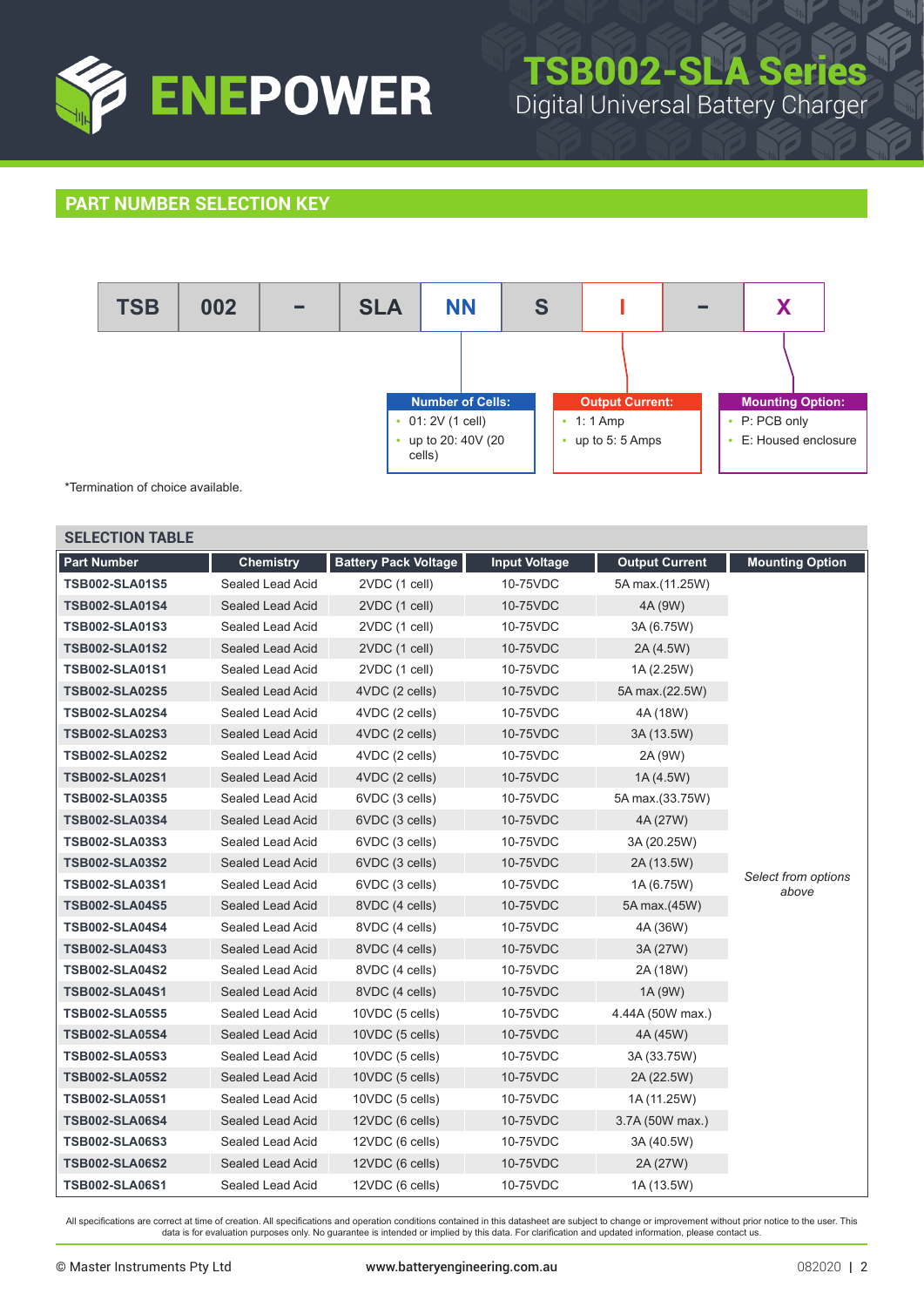

## TSB002-SLA Series Digital Universal Battery Charger

| <b>Part Number</b>    | <b>Chemistry</b> | <b>Battery Pack Voltage</b> | <b>Input Voltage</b> | <b>Output Current</b> | <b>Mounting Option</b> |
|-----------------------|------------------|-----------------------------|----------------------|-----------------------|------------------------|
| <b>TSB002-SLA07S4</b> | Sealed Lead Acid | 14VDC (7 cells)             | 10-75VDC             | 3.17A (50W max.)      |                        |
| <b>TSB002-SLA07S3</b> | Sealed Lead Acid | 14VDC (7 cells)             | 10-75VDC             | 3A (47.25W)           |                        |
| <b>TSB002-SLA07S2</b> | Sealed Lead Acid | $14VDC$ (7 cells)           | 10-75VDC             | 2A (31.5W)            |                        |
| <b>TSB002-SLA07S1</b> | Sealed Lead Acid | $14VDC$ $(7$ cells)         | 10-75VDC             | 1A (15.75W)           |                        |
| <b>TSB002-SLA08S3</b> | Sealed Lead Acid | 16VDC (8 cells)             | 10-75VDC             | 2.78A (50W max.)      |                        |
| <b>TSB002-SLA08S2</b> | Sealed Lead Acid | 16VDC (8 cells)             | 10-75VDC             | 2A (36W)              |                        |
| <b>TSB002-SLA08S1</b> | Sealed Lead Acid | 16VDC (8 cells)             | 10-75VDC             | 1A (18W)              |                        |
| <b>TSB002-SLA09S3</b> | Sealed Lead Acid | 18VDC (9 cells)             | 10-75VDC             | 2.47A (50W max.)      |                        |
| <b>TSB002-SLA09S2</b> | Sealed Lead Acid | 18VDC (9 cells)             | 10-75VDC             | 2A (40.5W)            |                        |
| <b>TSB002-SLA09S1</b> | Sealed Lead Acid | 18VDC (9 cells)             | 10-75VDC             | 1A (20.25W)           |                        |
| <b>TSB002-SLA10S3</b> | Sealed Lead Acid | 20VDC (10 cells)            | 10-75VDC             | 2.22A (50W max.)      |                        |
| <b>TSB002-SLA10S2</b> | Sealed Lead Acid | 20VDC (10 cells)            | 10-75VDC             | 2A (45W)              |                        |
| <b>TSB002-SLA10S1</b> | Sealed Lead Acid | 20VDC (10 cells)            | 10-75VDC             | 1A (22.5W)            |                        |
| <b>TSB002-SLA11S3</b> | Sealed Lead Acid | 22VDC (11 cells)            | 10-75VDC             | 2.02A (50W max.)      | Select from options    |
| <b>TSB002-SLA11S2</b> | Sealed Lead Acid | 22VDC (11 cells)            | 10-75VDC             | 2A (49.5W)            |                        |
| <b>TSB002-SLA11S1</b> | Sealed Lead Acid | 22VDC (11 cells)            | 10-75VDC             | 1A (24.75W)           |                        |
| <b>TSB002-SLA12S2</b> | Sealed Lead Acid | 24VDC (12 cells)            | 10-75VDC             | 1.85A (50W max.)      |                        |
| <b>TSB002-SLA12S1</b> | Sealed Lead Acid | 24VDC (12 cells)            | 10-75VDC             | 1A (27W)              | above                  |
| <b>TSB002-SLA13S2</b> | Sealed Lead Acid | 26VDC (13 cells)            | 10-75VDC             | 1.71A (50W max.)      |                        |
| <b>TSB002-SLA13S1</b> | Sealed Lead Acid | 26VDC (13 cells)            | 10-75VDC             | 1A (29.25W)           |                        |
| <b>TSB002-SLA14S2</b> | Sealed Lead Acid | 28VDC (14 cells)            | 10-75VDC             | 1.59A (50W max.)      |                        |
| <b>TSB002-SLA14S1</b> | Sealed Lead Acid | 28VDC (14 cells)            | 10-75VDC             | 1A (31.5W)            |                        |
| <b>TSB002-SLA15S2</b> | Sealed Lead Acid | 30VDC (15 cells)            | 10-75VDC             | 1.48A (50W max.)      |                        |
| <b>TSB002-SLA15S1</b> | Sealed Lead Acid | 30VDC (15 cells)            | 10-75VDC             | 1A (33.75W)           |                        |
| <b>TSB002-SLA16S2</b> | Sealed Lead Acid | 32VDC (16 cells)            | 10-75VDC             | 1.39A (50W max.)      |                        |
| <b>TSB002-SLA16S1</b> | Sealed Lead Acid | 32VDC (16 cells)            | 10-75VDC             | 1A (36W)              |                        |
| <b>TSB002-SLA17S2</b> | Sealed Lead Acid | 34VDC (17 cells)            | 10-75VDC             | 1.31A (50W max.)      |                        |
| <b>TSB002-SLA17S1</b> | Sealed Lead Acid | 34VDC (17 cells)            | 10-75VDC             | 1A (38.25W)           |                        |
| <b>TSB002-SLA18S2</b> | Sealed Lead Acid | 36VDC (18 cells)            | 10-75VDC             | 1.23A (50W max.)      |                        |
| <b>TSB002-SLA18S1</b> | Sealed Lead Acid | 36VDC (18 cells)            | 10-75VDC             | 1A (40.5W)            |                        |
| <b>TSB002-SLA19S2</b> | Sealed Lead Acid | 38VDC (19 cells)            | 10-75VDC             | 1.17A (50W max.)      |                        |
| <b>TSB002-SLA19S1</b> | Sealed Lead Acid | 38VDC (19 cells)            | 10-75VDC             | 1A (42.75W)           |                        |
| <b>TSB002-SLA20S2</b> | Sealed Lead Acid | 40VDC (20 cells)            | 10-75VDC             | 1.11A (50W max.)      |                        |
| TSB002-SLA20S1        | Sealed Lead Acid | 40VDC (20 cells)            | 10-75VDC             | 1A (45W)              |                        |

\*\*\*IMPORTANT: The Part Number must have the mounting option code (-P, or -E) your project requires.